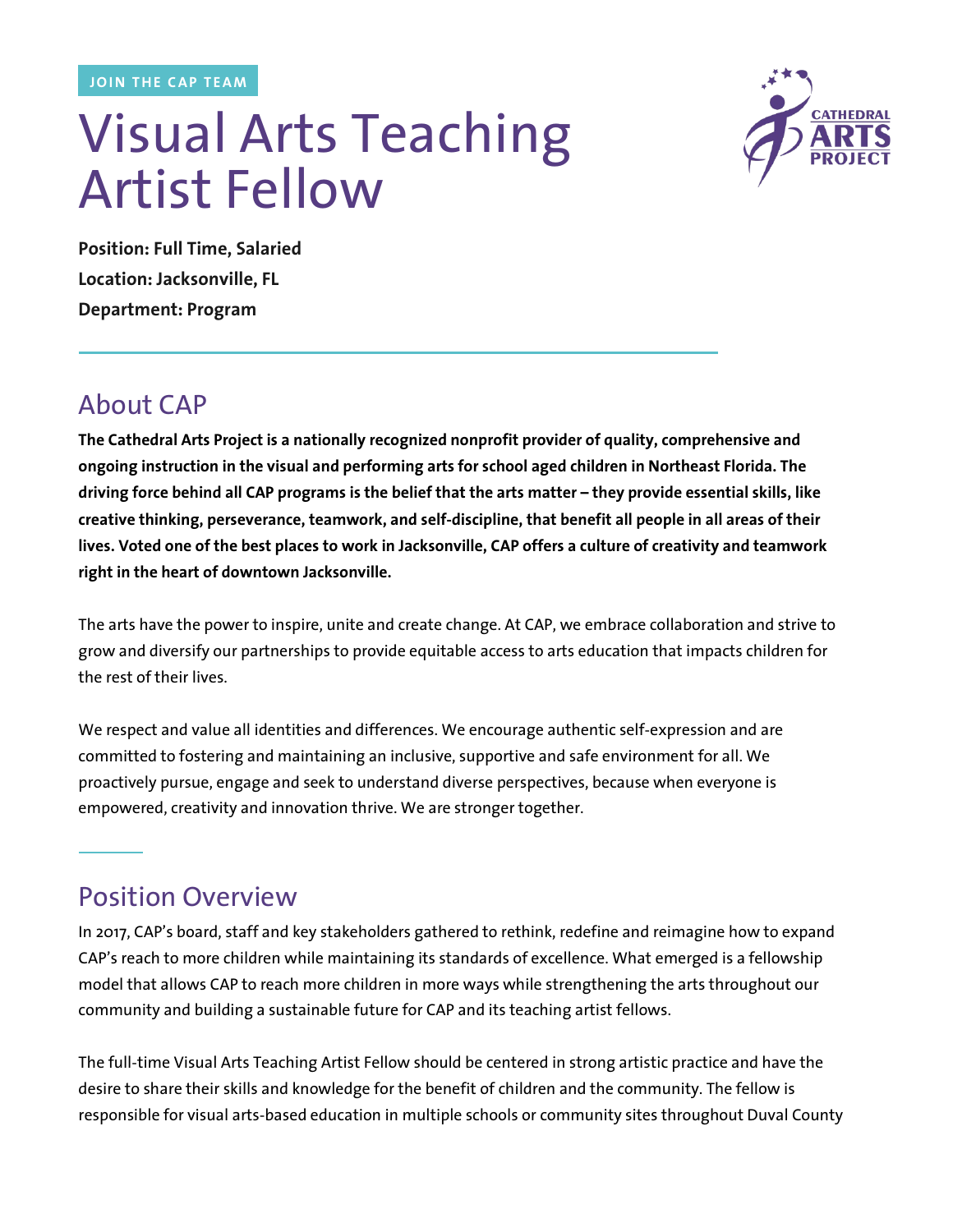during the school year. They will need to pivot teaching plans for a variety of student populations, gradelevels and learning environments, including virtual and in-person settings, and be responsible for classroom management and curriculum development.

When not leading students, the fellow is responsible for overseeing the successful management of their classes, including but not limited to supply purchases and delivery, attendance tracking and reporting, and student data compilation.

The fellow will be employed as a full-time employee of CAP and will report to the Vice President of Strategy & Operations. The fellowship contract has an anticipated start date of August 1, 2022.

# Essential Responsibilities

#### **Classroom Facilitation**

- Instruct students in groups at approximately 12 sites, using various teaching methods, such as discussions, demonstrations, and hands-on activities. Classes will have no more than 25 students and may include public or charter school campuses, community centers and similar locations.
- Demonstrate mastery of the skills, knowledge and practices of visual arts education through original lessons; make relevant connections to classroom curricula; adapt teaching methods and instructional materials to meet students' varying needs and interests.
- Prepare students for a lifetime engagement with the arts by encouraging them to explore learning opportunities and to preserver with challenging tasks.
- Establish clear objectives for all lessons, units, and projects and communicate those objectives to students for afterschool, arts integration and guest artist workshops.
- Plan and supervise class projects, field trips, visits by guest artists or other experiential activities, and guide students in learning from these activities.
- Order and prepare materials and classroom for class activities and projects.
- Collaborate with site administration, such as principals, assistant principals, teachers or guidance counselors, to create lessons that enhance both artistic and educational goals.
- Define, evaluate, establish, and observe measurable artistic goals and objectives that can be implemented in the classroom to support student learning.
- Arrange and participate in student recruitment and manage communication with families. Ensure enrollment data for each student is collected and entered in the Active Network database.
- Nurture and maintain professional and positive relationships with classroom teachers, school administration, student families, CAP staff and other CAP teaching artists.
- Facilitate opportunities for students to exhibit their work. Assist with field trips and guest artist visits. Prepare students for all exhibitions, including the annual Visual Arts Showcase.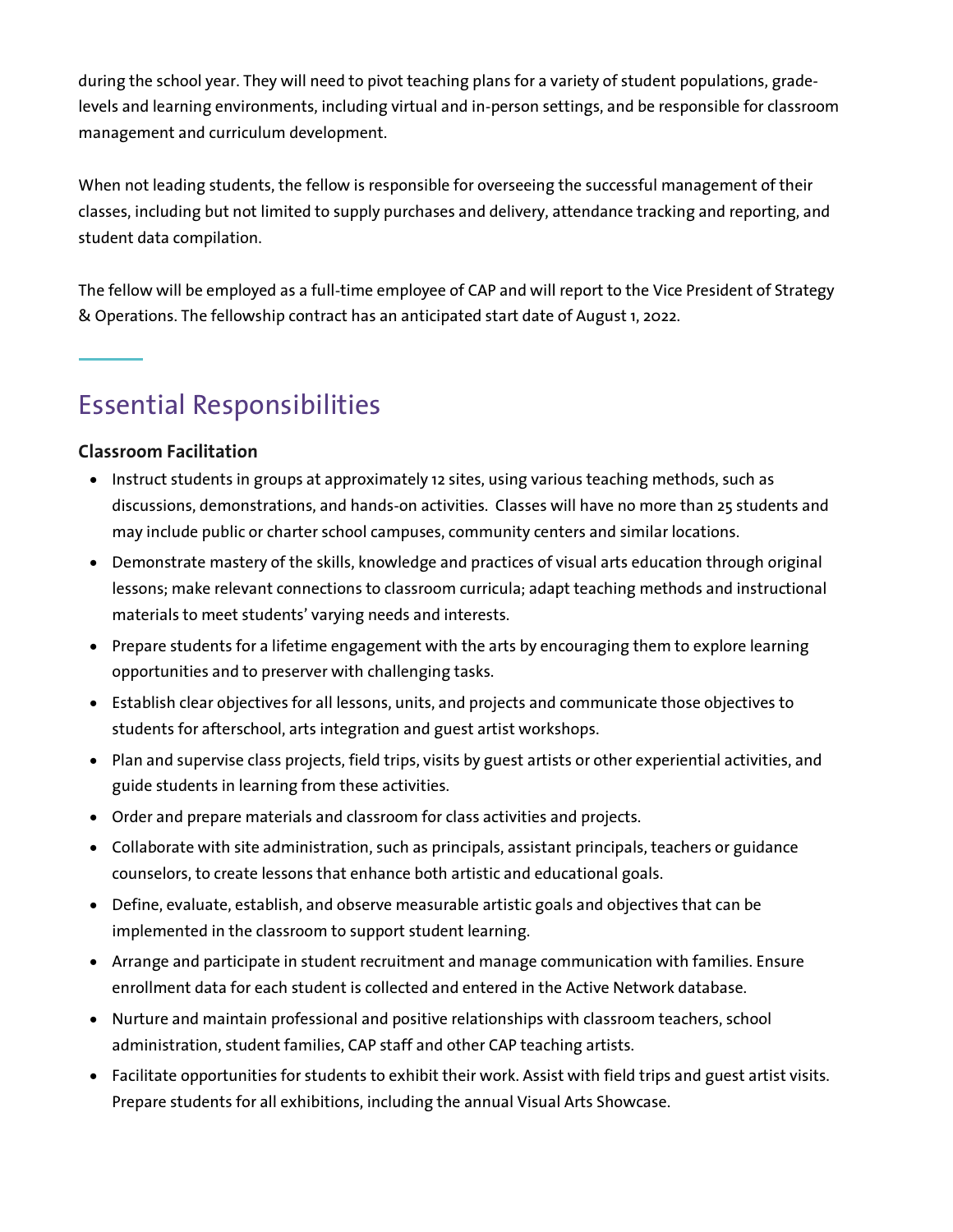#### **Administrative**

- Maintain accurate and complete student records including attendance, pre- and post-program assessments, student surveys and other evaluations.
- Prepare reports on students and activities as requested by the advocacy and communication team. Information about classrooms, students and families willbe shared on social media, print media, blog posts, etc. in support of CAP's strategic initiatives.

#### **Professional Development**

- Attend professional meetings, educational conferences, and teacher training workshops to maintain and improve professional competence. Seek opportunities for professional growth in areas of pedagogy, classroom management, specialty within the artform, general nonprofit management skills or other related areas.
- Develop lasting connections with community leaders, nonprofit professionals, clinicians, educators and artists throughout the Jacksonville community.

#### **Special Events**

- Provide support during special events. This may include night and weekend hours.
- Prepare student exhibitions for events, provide content for written communications and attend speaking engagements on behalf of CAP to assist with the organization's development efforts.

#### **Other**

• Carry out other duties as requested in support of strategic goals.

## Minimum Requirements

- Reliable transportation to and from CAP offices and program sites.
- Available via cell phone during work hours.
- Experience working with children in a structured learning environment.
- Experience implementing visual arts curriculum.
- Proficiency with Microsoft Office suite, including Outlook, Word, Excel and PowerPoint.
- Dedication to personal and professional development.
- Must hold a valid driver's license.
- Pass official Level 2 background check as outlined by Florida state law and complete mandatory sexual misconduct, cultural diversity, trauma-informed education, and CPR/first aid training.

# Preferred Qualifications

- Desire and drive to expand arts education experience and skills.
- Experience using Zoom, Microsoft Teams or Google Classroom as platforms for virtual learning.
- Strong organizational and time management skills.